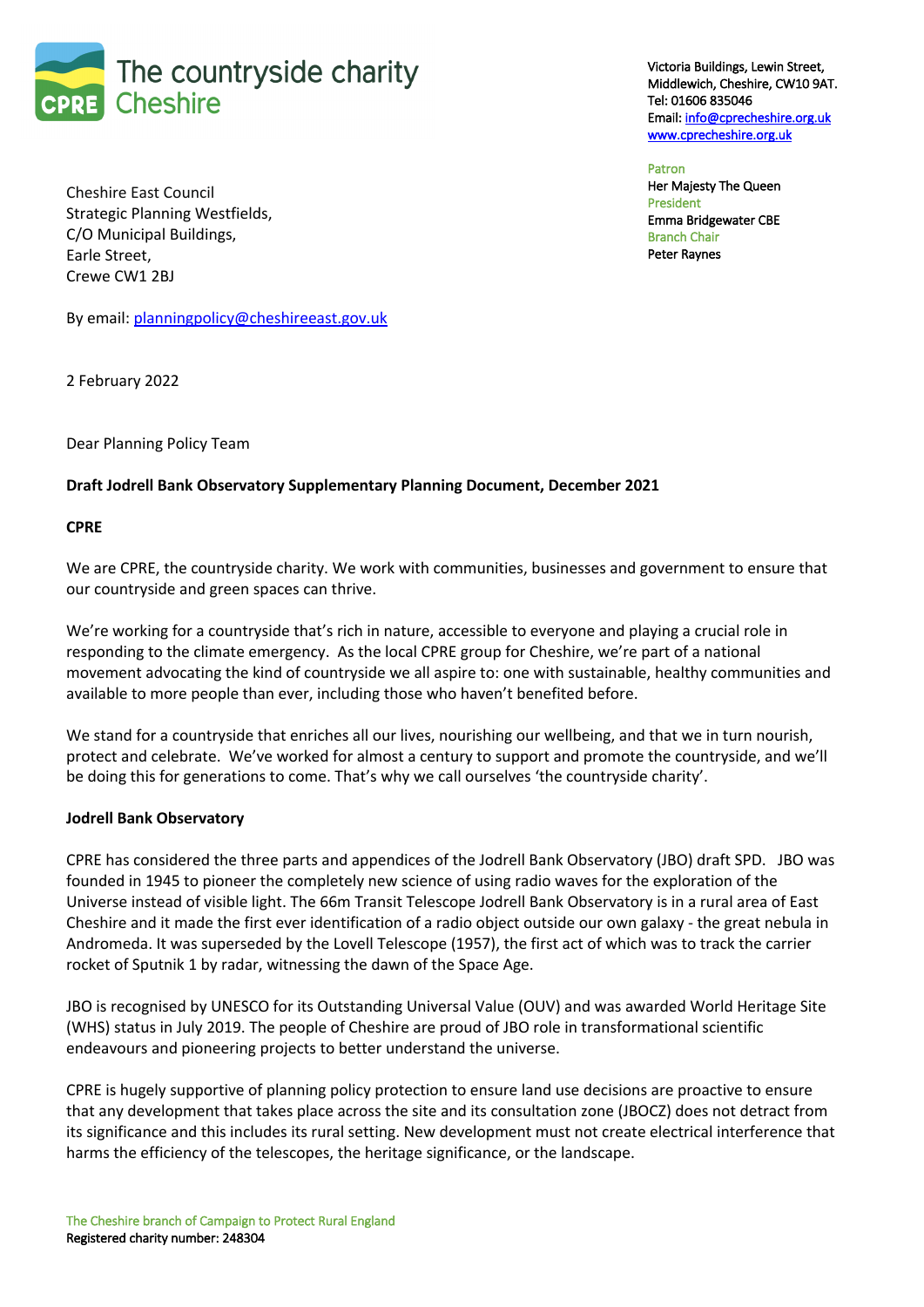CPRE notes the legal framework as set out in the Town and Country Planning Act 1990, which provides specific protection for buildings and areas of special architectural or historic interest and other relevant legislation.

The National Planning Policy Framework sets out requirements related to the protection of heritage in Section 16: *Conserving and enhancing the historic environment*, which is linked to the significance of a designated heritage asset. Great weight should be given to the asset's conservation, and the more important the asset, the greater the weight should be, irrespective of the harm.

The Planning Practice Guidance (PPG) also provides additional guidance on the management of WHS. WHSs are 'sensitive areas' for the purposes of Environmental Impact Assessment and have a lower trigger when considering the need for a Design and Access Statement.

The Local Plan Strategy details several relevant policies (Policy SE 14 'Jodrell Bank') relating to the operation of the telescopes, the historic environment, and the landscape to make sure development protects and/or conserves the historical qualities of the area. There are also saved policies from the Crewe and Nantwich, Congleton and Macclesfield local plan including Policy GC14 and Policy PS10. The Cheshire East Site Allocation DPD will once adopted will form the development plan and this has policies HER1 Heritage Assets, HER4 Listed Buildings, and HER9 WHS that serve in combination to supports development that conserves or enhances the OUV of the WHS.

The SDP will complement and support the implementation of future development policies. Therefore, the scope of this SPD is to provide further guidance on polices held in the LPS and emerging SADPD, providing guidance to applicants on what type of information they will need to submit and how the policies of the development plan will be applied when determining planning applications across the JBO site and JBOCZ.

CPRE is supportive of neighbourhood plans, and we note there are two made neighbourhood plans in Goostrey and Marton. Emerging neighbourhood plans will have to be in line with the legislative framework and national and local planning policies, and the SPD will be a material consideration.

Part 2 considers the development within the JBO site. The Conservation Management Plan (CMP) sets out a vision for the site, including principles for development and the SPD embeds its content, through endorsing them as a planning tool – they will be a material consideration when determining any planning applications affecting the site (para 5.6). In CPRE's view there should be **reference to the rural setting** of the telescope in the CMP and development should not harm the rural setting. **The protection and enhancement of JBO 'rural setting' should be specified in the CMP within the SPD**. If the CMP fails to do protect or conserve the rural setting of the WHS, then it will fail.

Part 3 of the SPD sets out how the matters outlined in the two planning policies will be considered when assessing Planning applications within the JBO Consultation Zone (JBOCZ). CPRE observes that the landscape across JBOCZ consists of managed farms, some woodlands and shallow river valleys. It is a mainly flat, at times rolling and undulating, plain interspersed with small settlements and individual farmsteads and dwellings. Whilst the landscape holds an intrinsic visual quality, it is valued for its open and mainly flat typology that allows the telescopes at JBO to transmit and receive signals across pathways that are largely uninterrupted, and beyond into space.

In CPRE's opinion, paragraph 6.49 the SPD correctly identifies that "Threats to the value of the landscape may rise primarily from developments that reduce the openness of the plain through introducing built form and physical clutter that interfere with pathway transmissions. Development that is prominent in the landscape, or that is unusually tall, is most likely to present a threat to the value of the landscape". We also agree with the statement of 6.50, that generally, if a site is more elevated, a development will become more prominent in the landscape and may therefore require further assessment regarding the impact of the development on landscape matters. If this is the case, it is expected that applicants should seek pre-application planning advise from the council to establish whether a Landscape Value Impact Assessment (LVIA) will be required as part of the application." In this circumstance the trigger for a LVIA is much lower due to the various issues identified.